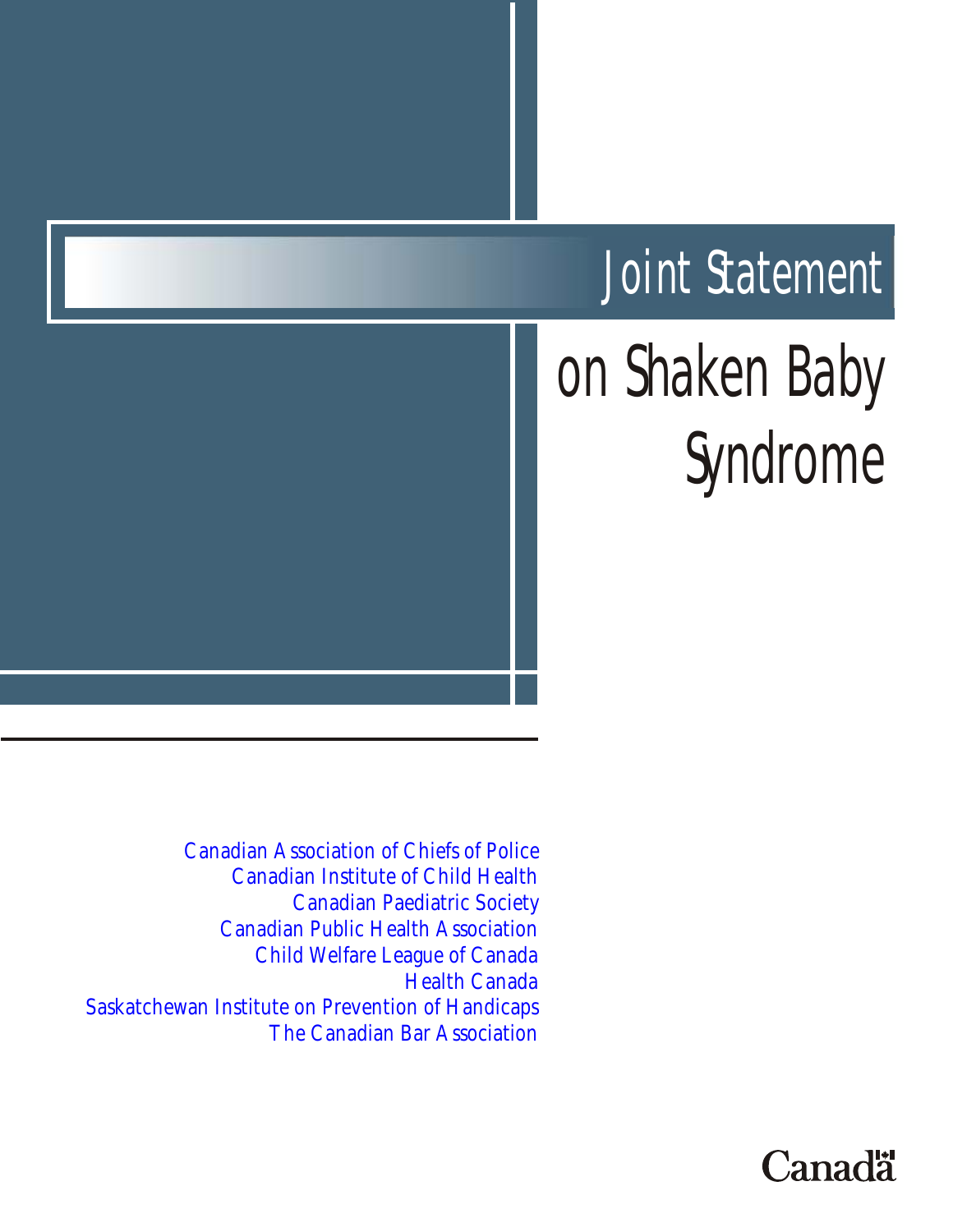Our mission is to help the people of Canada maintain and improve their health. *[Health Canada](http://www.hc-sc.gc.ca/)*

Également offert en français sous le titre [Déclaration conjointe sur le syndrome du bébé secoué](http://www.cpha.ca/francais/policy/pstatem/jointsbs/page1.htm)

For additional copies, please contact: **Publications** Health Canada Address Locator 0900C2 Ottawa, Ontario K1A 0K9 Tel.: (613) 954-5995 Fax: (613) 941-5366

This publication is also available on Internet at the following address: [www.hc-sc.gc.ca](http://www.hc-sc.gc.ca/)

This publication can be made available in/on computer diskette/large print/audiocassette/braille upon request.

No changes permitted. Photocopy permission not required.

Suggested citation: Health Canada. *Joint Statement on Shaken Baby Syndrome*, Minister of Public Works and Government Services, Ottawa, 2001.

Published by authority of the Minister of Health

Her Majesty the Queen in Right of Canada, represented by the Minister of Public Works and Government Services Canada, 2001

Cat. 0-662-66160-5 ISBN. H39-596/2001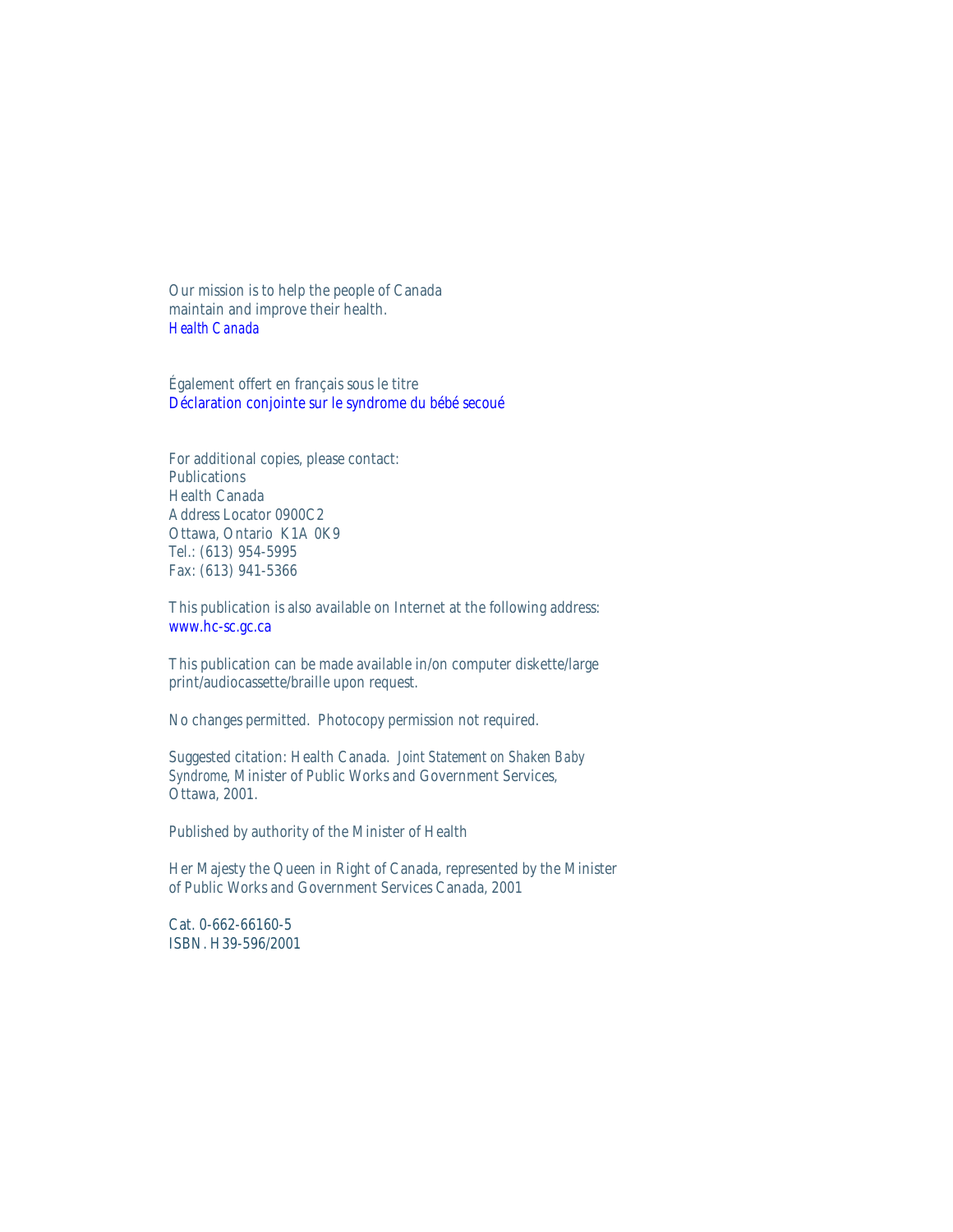**Working Group Members**

Canadian Institute of Child Health Canadian Paediatric Society Health Canada - Centre for Health Human Development Division of Childhood and Adolescence Family Violence Prevention Unit Child Maltreatment Section Saskatchewan Institute on Prevention of Handicaps

Health Canada especially wishes to thank the Saskatchewan Institute on Prevention of Handicaps for coordinating and overseeing this project.

Health Canada also wishes to the acknowledge the following individuals for their expert contribution:

Ron Ensom, MSW, RSW Child and Youth Protection Service Children's Hospital of Eastern Ontario Ottawa, Ontario

Dr. Marcelina Mian, MDCM, FRCPC, FAAP Suspected Child Abuse and Neglect Program Hospital for Sick Children Toronto, Ontario

**Co-Signatories**

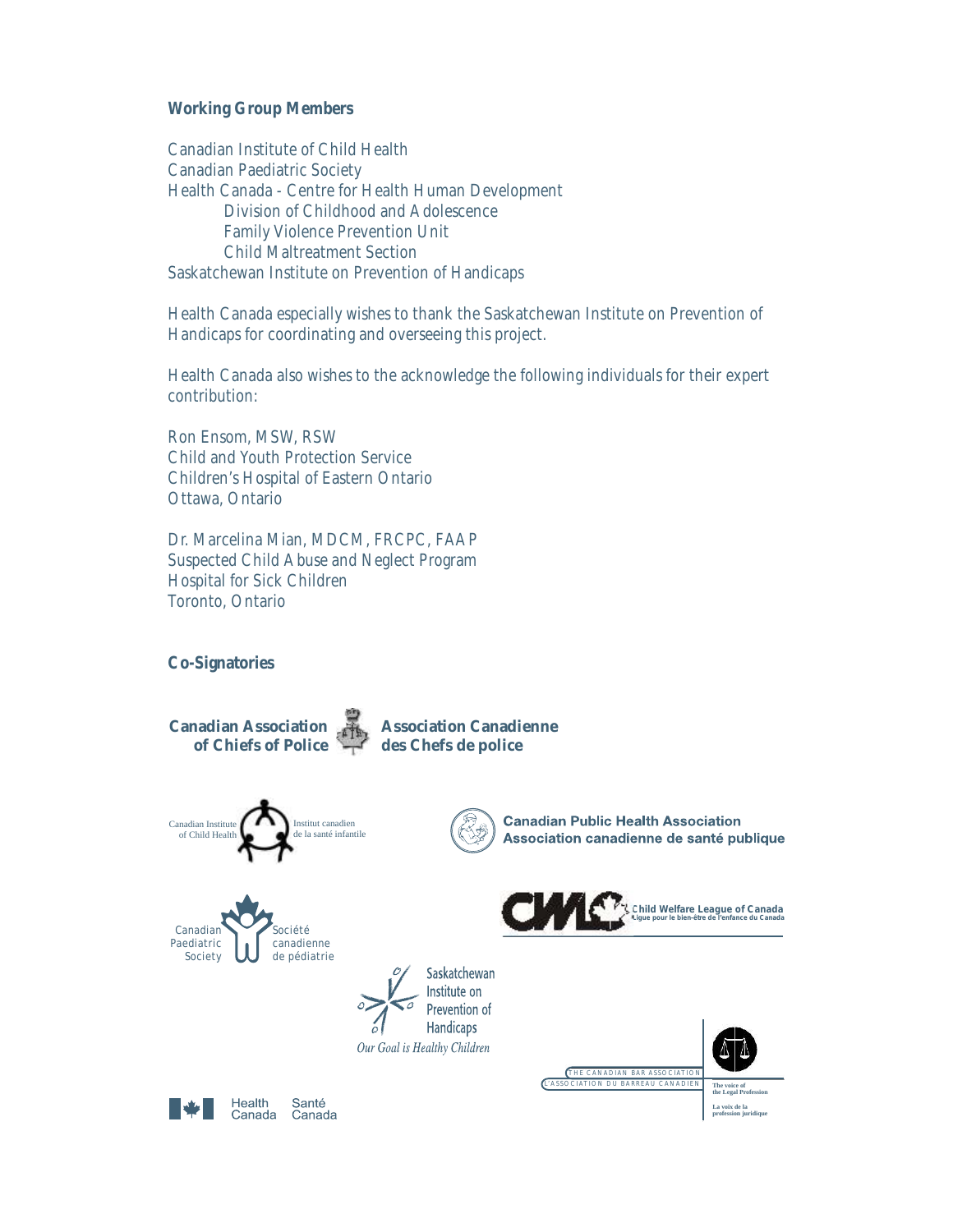# Statement of Purpose

Shaken Baby Syndrome is a preventable tragedy. There are several purposes for the Joint Statement on Shaken Baby Syndrome: (1) to create a common understanding, based on current evidence, of its definition, cause, outcomes and consequences for the family and community; (2) to stimulate the development of effective ongoing local and national prevention strategies; and (3) to encourage the provision of support for affected children and families. The statement provides a basis for work in developing multidisciplinary guidelines for the identification and management of Shaken Baby Syndrome. It is a tool that can be used to extend knowledge about Shaken Baby Syndrome throughout Canada.

### Audience

Professionals who work in the areas of health, child welfare, police services, justice, education and social services; governments; organizations; communities; and interested members of the general public.

# **Terminology**

Shaken Baby Syndrome is often referred to as shaken/impact syndrome because impact trauma, or blows to the head, is commonly found associated with it and may be an important factor in its causation. The term "Shaken Baby Syndrome," or "SBS," has gained common acceptance and will be used throughout the statement. The terms "baby," "infant" and "child" will be used interchangeably.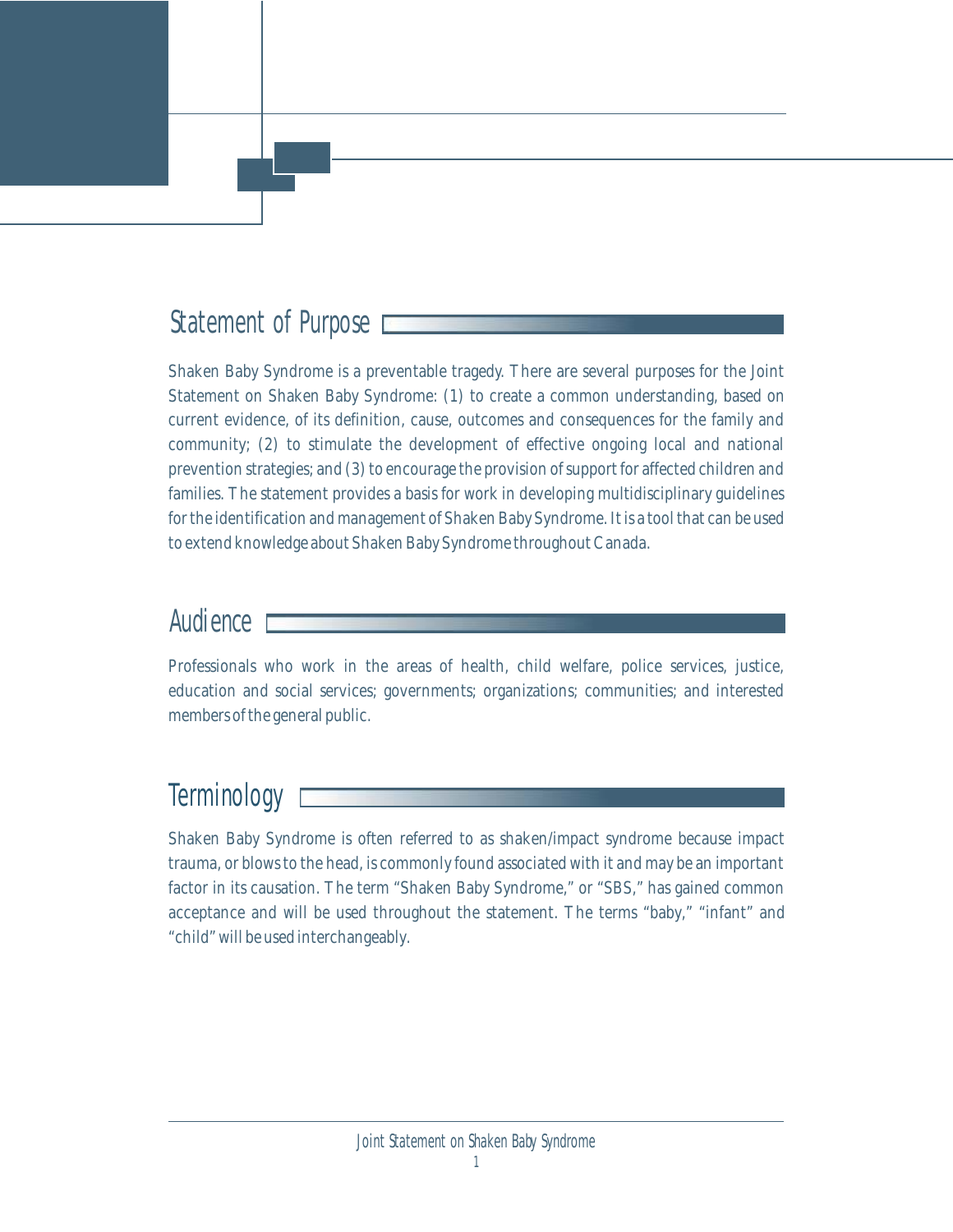#### **What is Shaken Baby Syndrome?**

Shaken Baby Syndrome is a collection of findings, all of which may not be present in any individual child with the condition. Injuries that characterize Shaken Baby Syndrome are intracranial haemorrhage (bleeding in and around the brain); retinal haemorrhage (bleeding in the retina of the eye); and fractures of the ribs and at the ends of the long bones. Impact trauma may produce additional injuries such as bruises, lacerations or other fractures.

Shaken Baby Syndrome is a condition that occurs when an infant or young child is shaken violently, usually by a parent or a caregiver. Some experts believe that impact trauma to the head is a necessary component of the mechanism of injury. Signs of impact may or may not be visible because the impact, which produces sudden deceleration of the head (i.e. the head's movement comes to a sudden stop), may be against a soft object such as a mattress.

#### **What is the incidence of Shaken Baby Syndrome?**

Currently, there is no definitive answer to the question of how many babies are affected by Shaken Baby Syndrome in Canada. The incidence of Shaken Baby Syndrome may be severely underestimated due to missed diagnosis and underreporting.

#### **Which children are most at risk?**

Shaken Baby Syndrome can occur at any age but occurs most frequently in infants less than one year of age. A baby's demands, especially crying, can become the trigger for a frustrated parent or caregiver to shake a child. Infants are particularly susceptible because of their relatively large heads, heavy brains and weak neck muscles and because they are shaken by people who are much larger and stronger than they are.

#### **How forceful a shaking causes injury?**

The severity of the shaking force required to produce injury is such that it cannot occur in any normal activity such as play, the motions of daily living or a resuscitation attempt. The act of shaking that results in injury to the child is so violent that untrained observers would immediately recognize it as dangerous.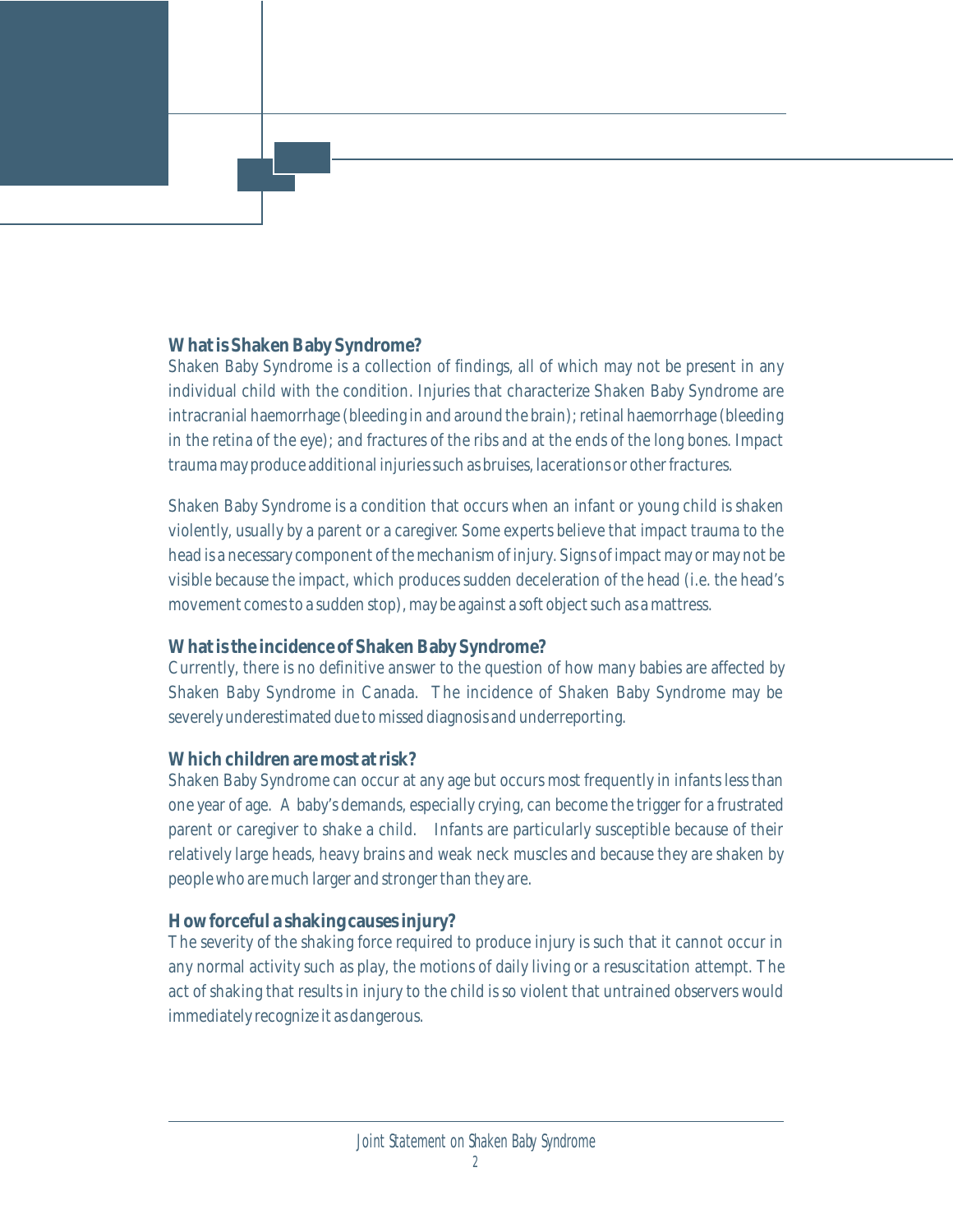#### **Is Shaken Baby Syndrome child abuse?**

Shaken Baby Syndrome, with or without impact trauma, is a form of child abuse. When it is suspected, it will be investigated by the police because it is a form of assault which is a criminal offence in Canada. It will also be investigated by the provincial or territorial child welfare authority because a child with an inflicted injury, and other children in the same environment, may be in need of protection.

#### **How is the brain injured?**

Violent shaking has its most serious effect on the infant's head, causing it to whip backward and forward and to undergo rotational forces. The shaking causes the shearing of blood vessels around the brain, leading to a subdural haematoma (a haemorrhage around the brain). The brain itself may be injured as it smashes against the skull during shaking. Nerve cells in the shaken brain may be damaged or destroyed. As a consequence of these injuries, brain swelling and a lack of blood and oxygen may result, producing further damage. The resulting brain dysfunction can be manifested in a number of ways.

#### **What are the signs and symptoms of injury?**

Infants who have been shaken may have symptoms ranging from irritability or lethargy and vomiting, to seizures or unconsciousness with interrupted breathing or death. Babies with relatively mild shaking have symptoms similar to a viral illness. Caregivers and even physicians who are not aware of what has happened to the baby may not detect the head injury, or rib and long bone fractures, and may attribute the baby's fussiness to a more benign cause such as the "flu."

The more serious the child's neurological injury, the more severe the symptoms and the shorter the period of time between the shaking and the appearance of symptoms. From the time of the shaking these children do not look or act as usual – they may not eat or sleep or play normally.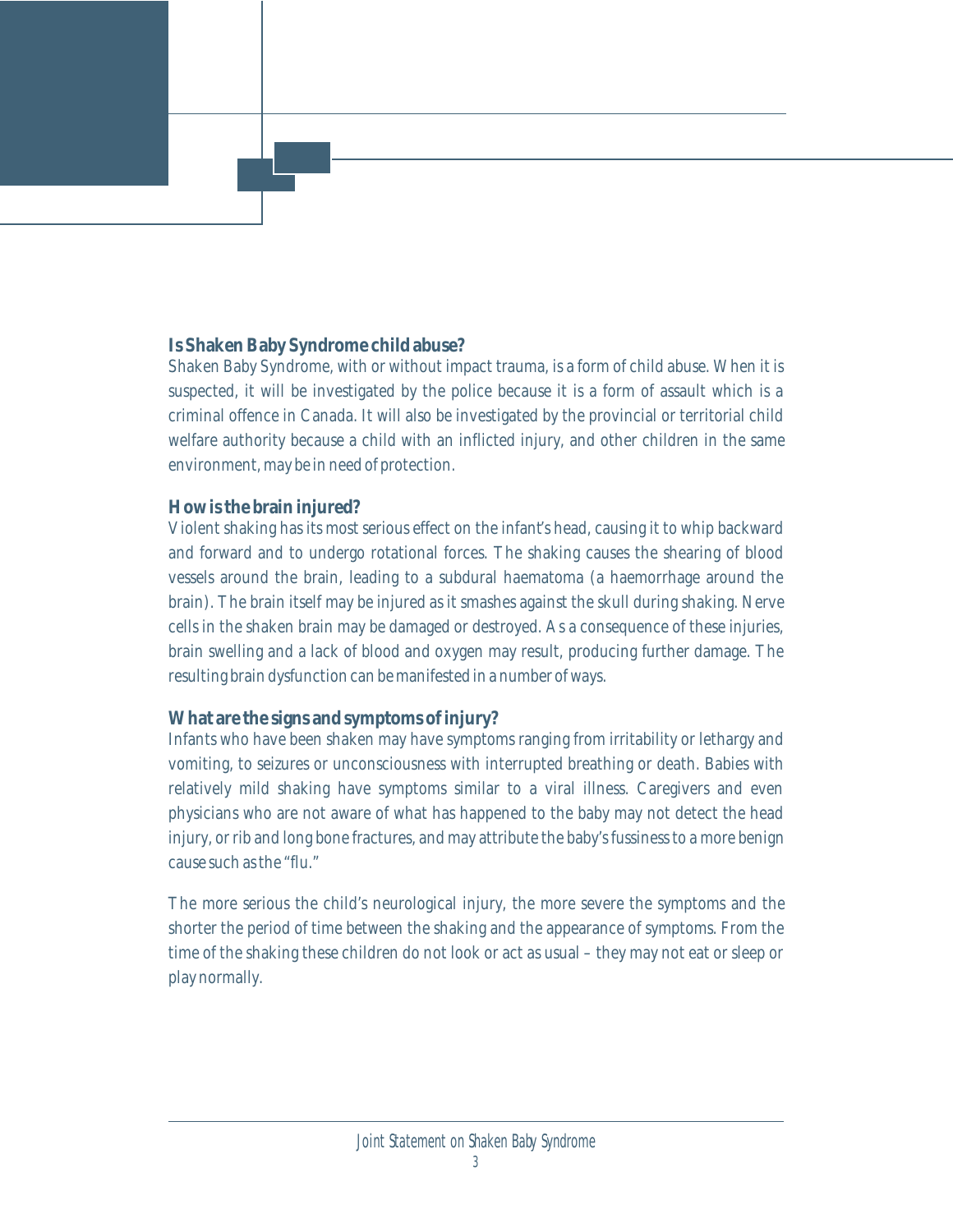Babies who are shaken may be brought to medical attention by a caregiver who offers no history of injury, a vague account of events or an explanation that is not consistent with the physical findings. Unless the physician is aware of the possibility of abuse and knowledgeable about the signs of Shaken Baby Syndrome, the cause of these children's symptoms can be missed.

#### **What are the long-term health consequences?**

The outcome for infants who suffer brain damage from shaking can range from no apparent effects to permanent disability, including developmental delay, seizures and/or paralysis, blindness and even death. Survivors may have significant delayed effects of neurological injury resulting in a range of impairments seen over the course of the child's life, including cognitive deficits and behavioural problems. Recent Canadian data on children hospitalized for Shaken Baby Syndrome show that 19% died, 59% had neurological, visual impairment and/or other health effects and only 22% appeared well at discharge. Recent data indicate that babies who appear well at discharge may show evidence of cognitive or behavioural difficulties later on, possibly by school age.

#### **What care will affected children and families need?**

It is likely that most children with Shaken Baby Syndrome will require special services for the duration of their lives. These services may include health and mental health care, speech and language, infant stimulation, rehabilitation and special education. Additional supports such as residential placement, adapted housing and employment advocacy may also be needed. Long-term effects are experienced by birth, adoptive and foster families of children affected by Shaken Baby Syndrome. Non-abusing parents may require additional support from health, social and legal services.

#### **Why do people shake babies?**

This is not fully understood. It is related, in part, to the stress a caregiver can feel in looking after an infant. When exhausted or frustrated by a baby's crying, some people react violently and shake the child. Other situations known to trigger shaking are toileting and feeding difficulties. As with other forms of child abuse, shaking may be repeated and accompany other kinds of maltreatment.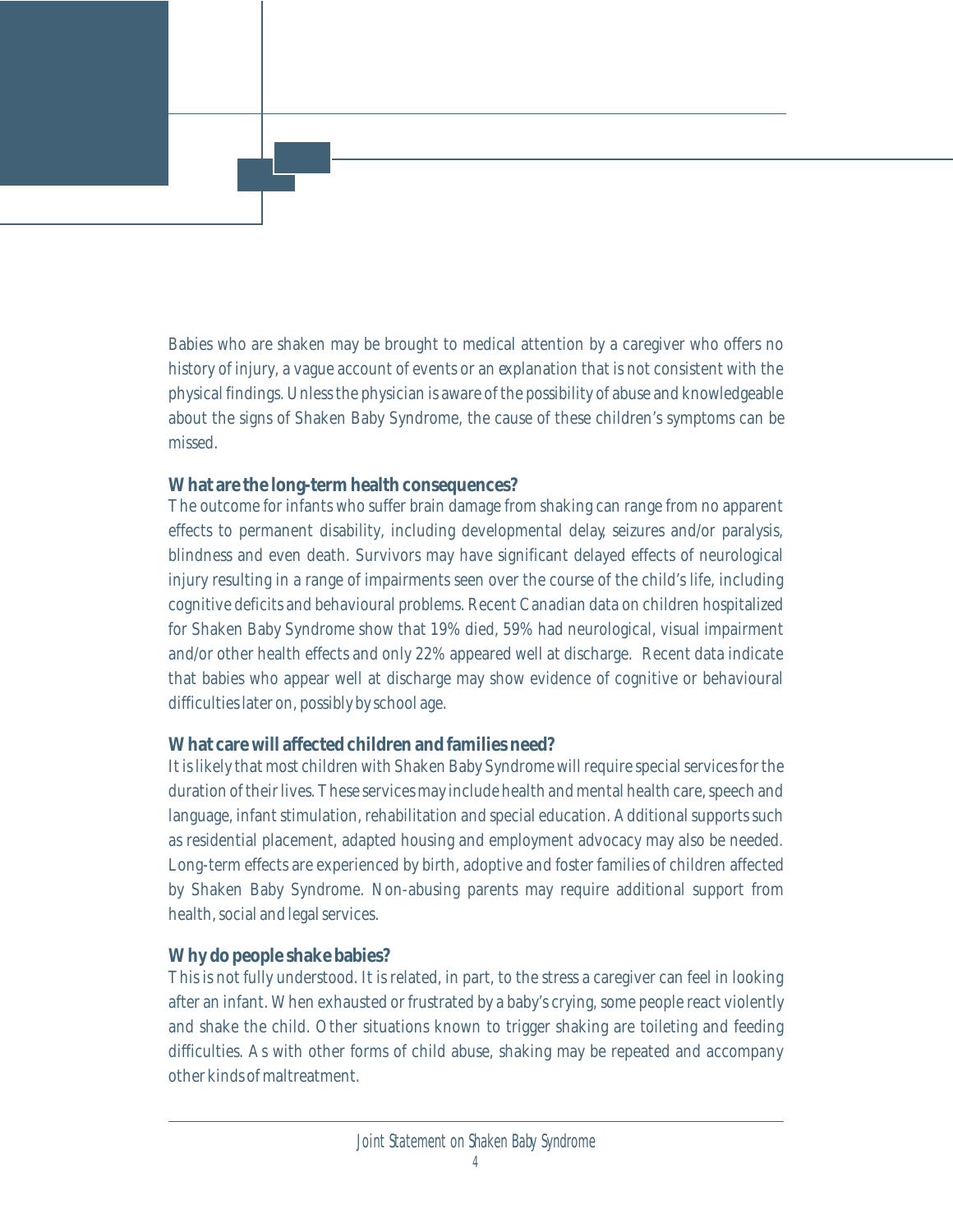#### **Are some people more likely to shake babies?**

Shaken Baby Syndrome occurs in all socio-economic groups and, probably, in all cultures. Canadian research has shown that the babies who are shaken are most often male and under six months of age. The research also identified biological fathers, stepfathers and male partners of biological mothers as more likely to shake an infant. Female babysitters and biological mothers are also known to shake babies.

Some risk factors commonly associated with child abuse, including Shaken Baby Syndrome, are social isolation, family violence, substance abuse, psychiatric conditions, an adult having been abused as a child/youth, poor parental attachment to a child, and inadequate knowledge of child development. Shaken Baby Syndrome also occurs in families with no apparent risk factors.

#### **What can we do about Shaken Baby Syndrome?**

The identification, evaluation, investigation, management and prevention of Shaken Baby Syndrome require a multidisciplinary approach that relies on the knowledge, skills, mandate and jurisdictional responsibilities of key disciplines. There is a need for shared commitment and coordination among health, child welfare, police, social services, justice and education professionals, as well as the community at large. Knowledge of Shaken Baby Syndrome should be provided in the professional education of all the involved disciplines, and ongoing education needs to be provided as new developments occur in the field.

The medical evaluation of an infant with suspected Shaken Baby Syndrome requires a multidisciplinary health team approach. Expertise in Shaken Baby Syndrome is needed within the specialties of emergency medicine, intensive care, critical care, neurosurgery, neurology, ophthalmology, orthopedics, radiology, pathology, paediatrics, family medicine and allied health professions. Not all these professionals will be available or needed in every case.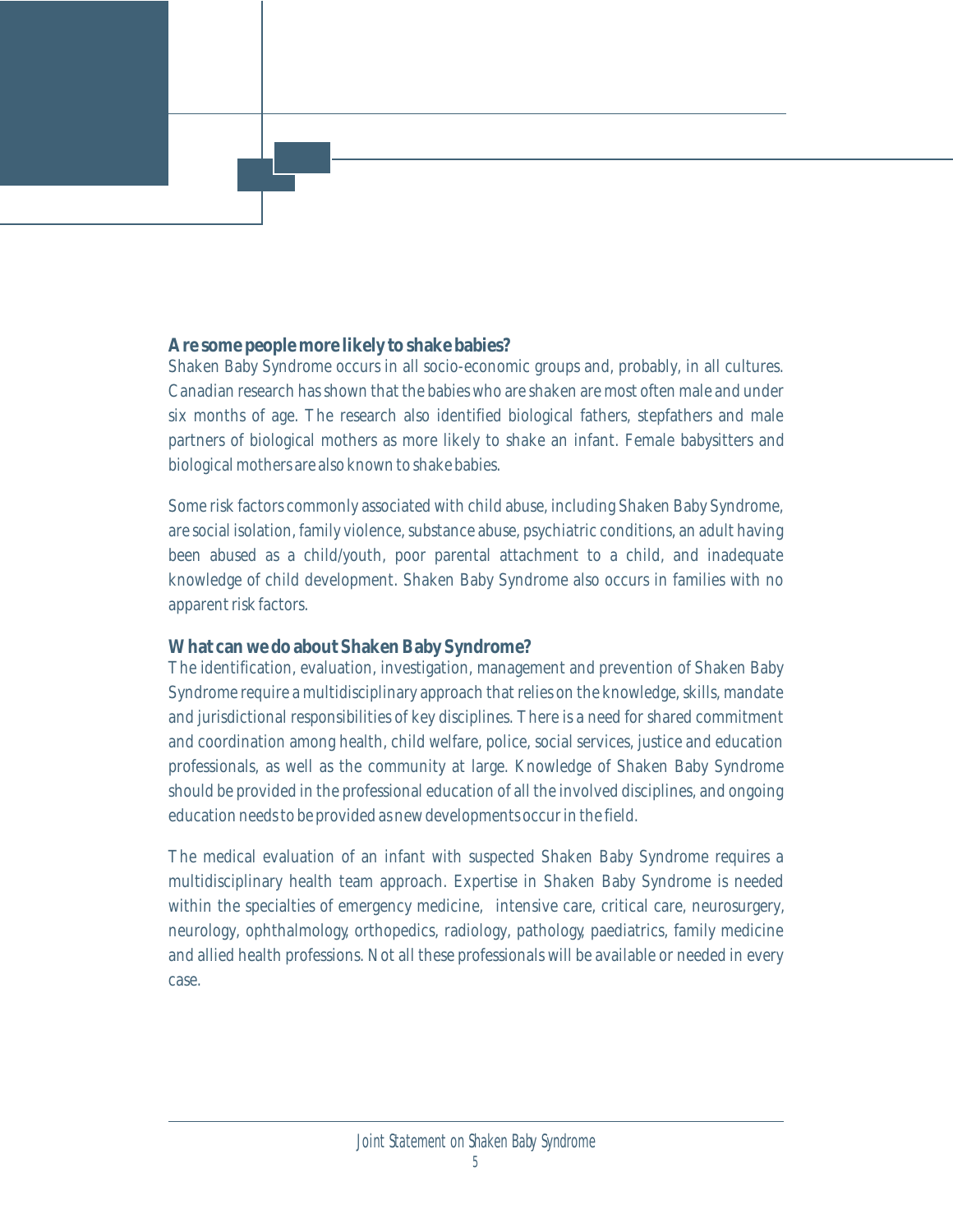#### **What are the legal implications of shaking a baby?**

Shaking a child is not a recognized method of discipline; forceful shaking is child abuse and a criminal assault. The legal implications of Shaken Baby Syndrome involve child welfare and criminal investigations. These investigations will determine whether it is safe for children to remain in their parents'/ caregivers' care, and whether an individual is charged with a criminal offence such as assault or homicide. All disciplines involved in this aspect of the problem, including social workers, police officers, lawyers (for the Crown and defence), as well as judges and probation officers require knowledge of the etiology, effects and outcomes for these children so as to provide the optimal intervention.

#### **How can shaking a baby be prevented?**

Strategies must be designed to educate the entire Canadian population – adults and youth – about the dangers of losing control when caring for an infant. Key messages should explain that the most common trigger causing an individual to shake a baby is the child's crying, and that physical discipline has no place in caring for children. The emphasis should be: "Never shake a baby!", and to seek help if a baby's demands create anger or frustration making it difficult for a person to maintain control. Parents need to learn that there are alternative strategies for dealing with exhaustion and feelings of frustration toward a baby, and that caution must be taken in choosing alternate caregivers. Great caution should be used in letting inexperienced caregivers, those who have difficulty controlling their anger and those with any resentment toward an infant look after a baby, even for a short time.

Targeted approaches to prevention should be provided to those considered to be at higher risk for abusing a child. Those identified by research as more likely to injure children – young parents, males, parents and caregivers burdened by high stress and those with aggressive tendencies – need to be cautioned.

These messages can be delivered through professional organizations, public education campaigns such as public service announcements, parenting education programs, parent support networks, school curricula, and many organizations which provide services to people.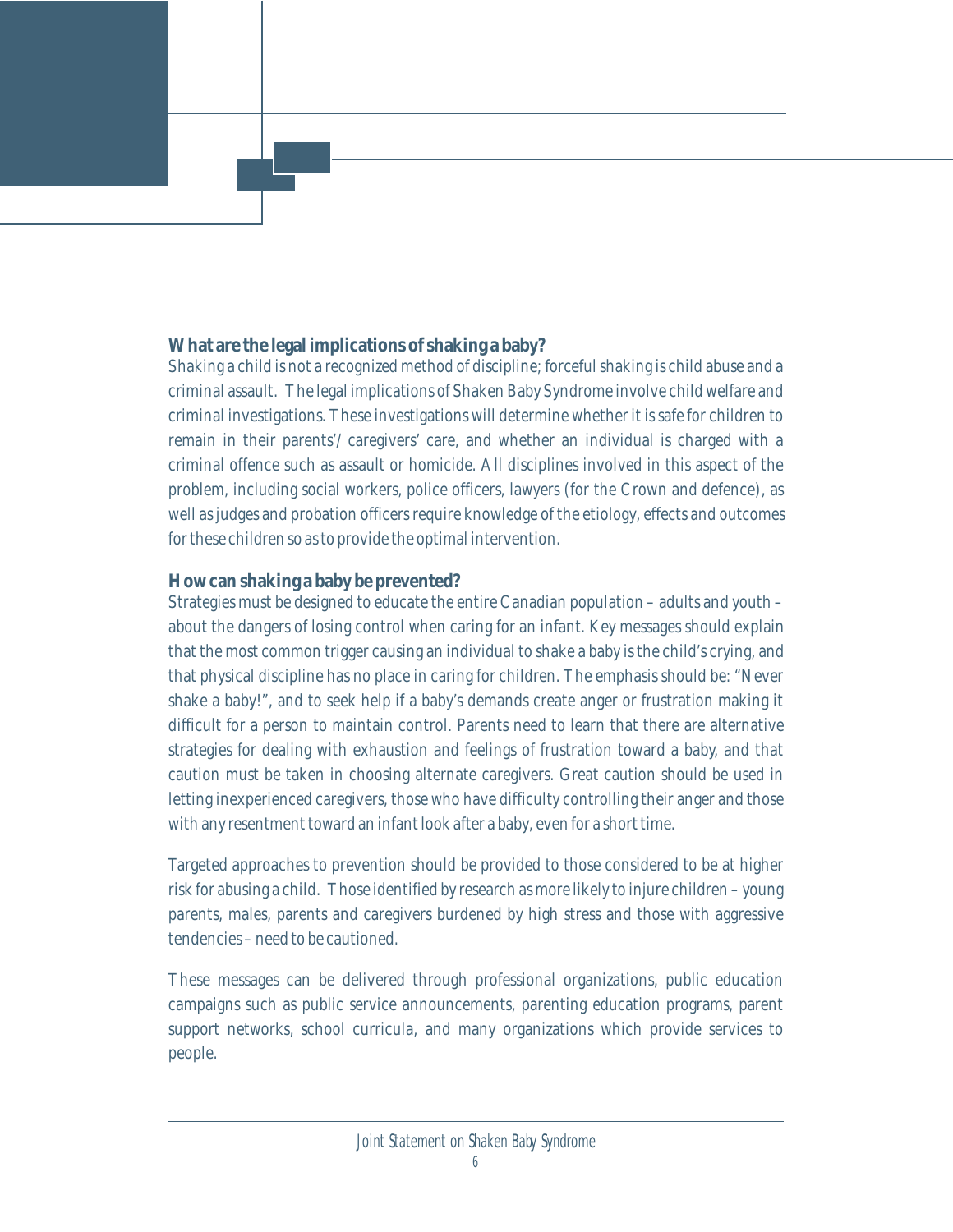## Recommendations

#### **Data collection and surveillance**

Existing surveillance systems – such as the Canadian Hospitals Injury Reporting and Prevention Program (CHIRPP), the Canadian Paediatric Surveillance Program, the Canadian Collaborative Study on Shaken Impact Syndrome, and the Canadian Incidence Study of Reported Child Abuse and Neglect – should be used to collect national data on an ongoing basis. Researchers, practitioners and policy makers must have access to these data at provincial/territorial and regional levels.

#### **Research**

Research is needed in the areas of general knowledge of the injury caused by shaking a baby; psycho-social aspects of Shaken Baby Syndrome including family history, risk factors, the profiles of perpetrators and the triggers of violent behaviour; and the long-term consequences for survivors. Shaken Baby Syndrome prevention programs must also be evaluated to determine their effectiveness.

#### **Prevention**

Prevention efforts should be built on a broad population health basis and should comprise a variety of approaches such as popular media and school curricula. Strategies should provide the general public and targeted audiences not just with the caution regarding shaking a baby but with guidance for coping with the demands of a baby. National, provincial/territorial, regional and local preventive strategies should include an increased implementation of accessible parent support programs. Approaches targeted to those at higher risk for violence include child development, parenting programs and anger management.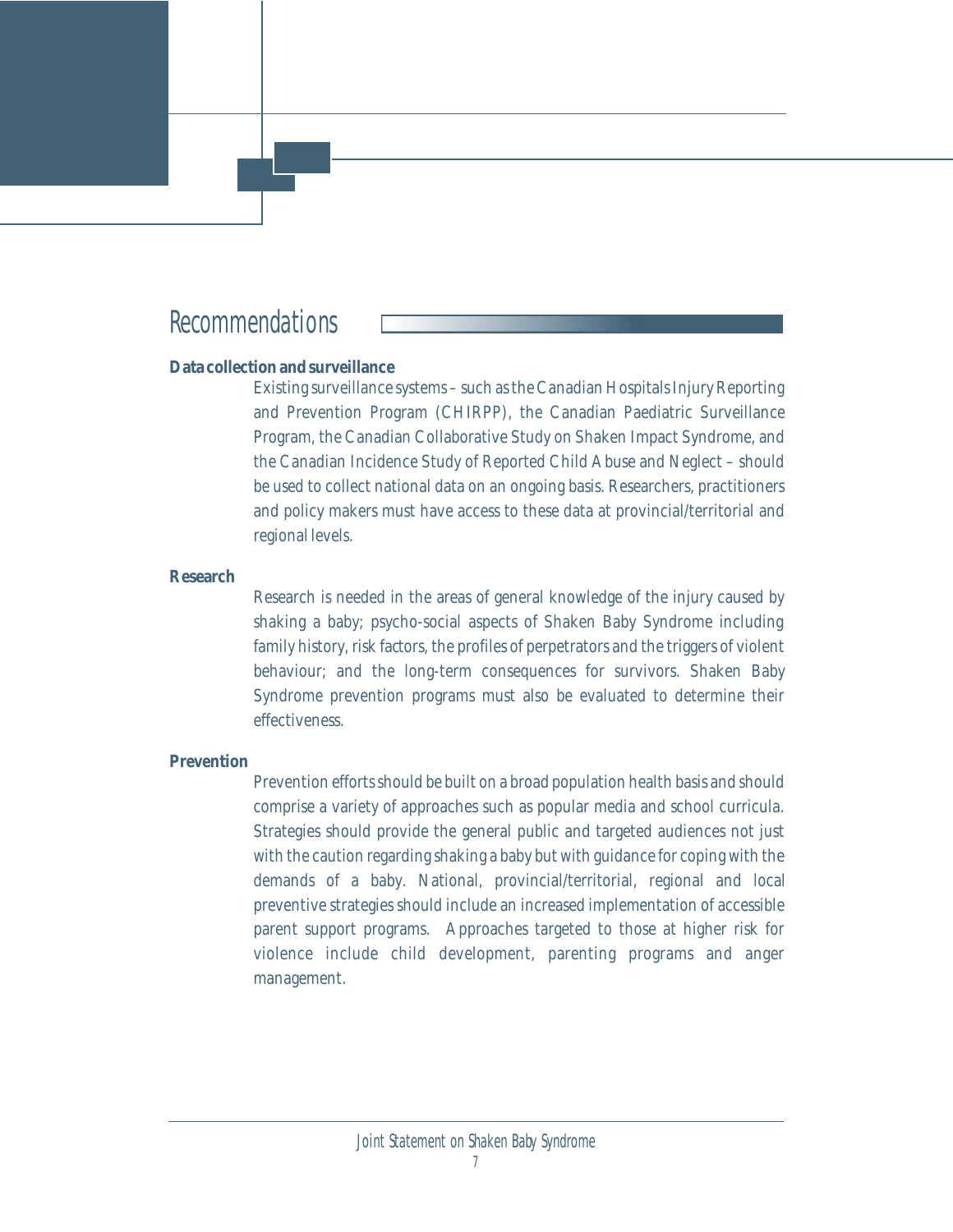#### **Care and treatment**

Personnel with training in developmental disabilities and early intervention and in education programs are needed to help survivors of Shaken Baby Syndrome and their families. Accessible professionals with expertise in child abuse must be identified at the provincial/territorial or regional level to consult with social workers, child protection agencies, and legal and forensic authorities.

#### **Law enforcement and justice**

Education regarding Shaken Baby Syndrome should be provided to those involved in the child welfare and justice systems including child protection personnel, police, medical examiners/coroners, prosecutors, lawyers and judges.

#### **Community response**

Multidisciplinary services and supports should be available to survivors of Shaken Baby Syndrome, and to biological, adoptive and foster families affected by it.

#### **Professional Training**

Protocols and guidelines should be developed to ensure appropriate and consistent response to Shaken Baby Syndrome. These guidelines should provide for the continued development of expertise in the identification, treatment and management of all aspects of Shaken Baby Syndrome, and for its prevention.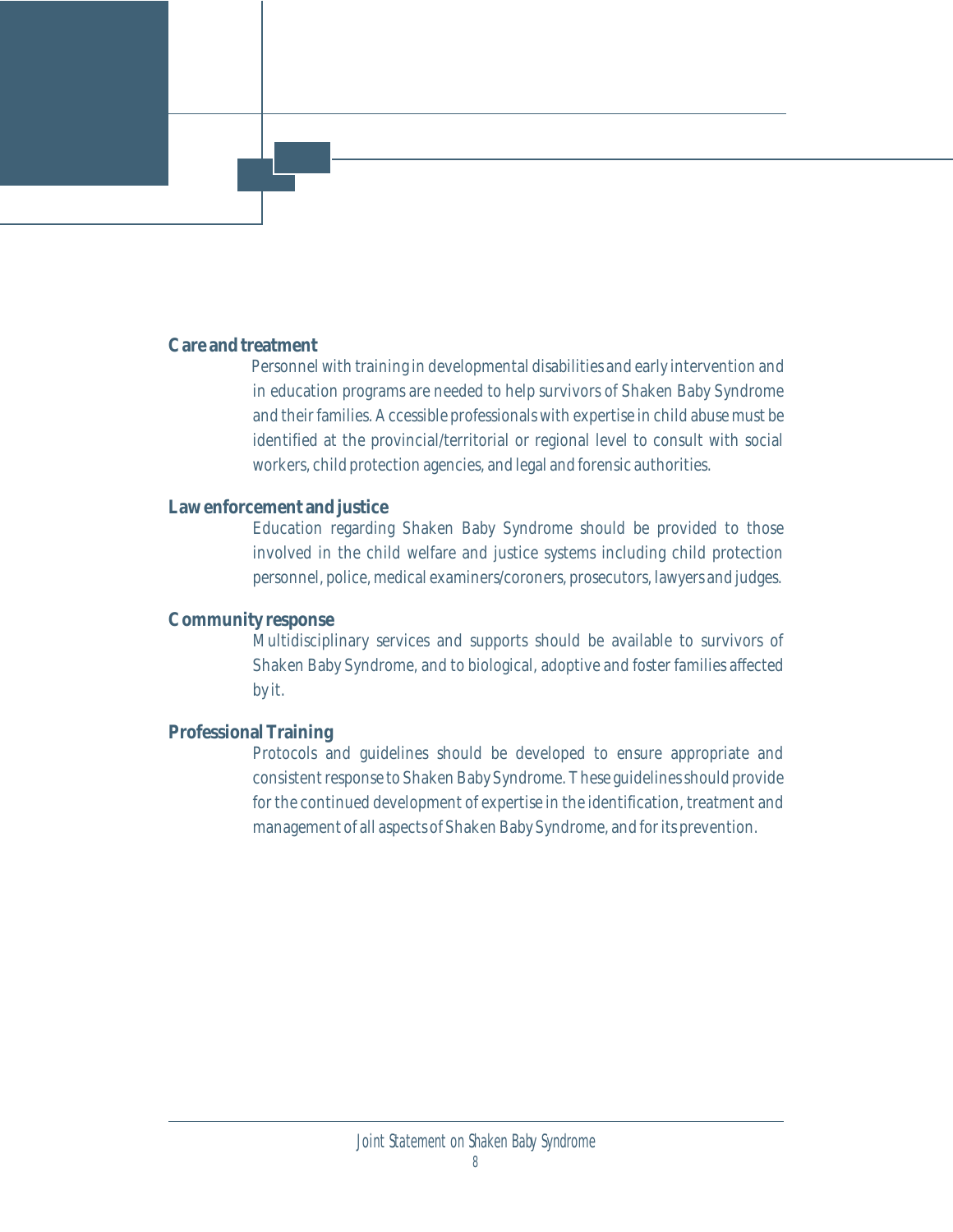#### **Sources**

American Academy of Pediatrics. Committee on Child Abuse and Neglect. Shaken baby syndrome: Rotational cranial injuries -- technical report. *Pediatr* 2001;108:206-210.

American Academy of Pediatrics. Committee on Child Abuse and Neglect. Distinguishing Sudden Infant Death Syndrome from child abuse fatalities. *Pediatr* 1994;94:124–126.

American Academy of Pediatrics. Committee on Child Abuse and Neglect. Shaken Baby Syndrome: Inflicted cerebral trauma (RE9227). *Pediatr* 1993;92:872–875.

Atwal GS, Rutty GN, Carter N, Green MA. Bruising in non-accidental head injured children; a retrospective study of the prevalence, distribution and pathological associations in 24 cases. *Forensic Sci* 1998;96:215–230.

Banaschak S, Brinkmann B. The role of clinical forensic medicine in cases of sexual child abuse. *Forensic Sci Int* 1999;99:85–91.

Barlow KM, Minns RA. The relation between intracranial pressure and outcome in non-accidental head injury. *Dev Med Child Neur* 1999;41:220–225.

Barlow KM, Gibson RJ, McPhillips M, Minns RA. Magnetic resonance imaging in non-accidental head injury. *Acta Paediatr* 1999;88:734–740.

Bass M, Kravath RE, Glass L. Death-scene investigation in sudden infant death. *New Engl J Med* 1986;315:100–105.

Beckman CR, Groetzinger LL. Treating sexual assault victims. A protocol for health professionals. *Physician Assist* 1990; 14:128–130.

Bonnier C, Nassogne MC, Evrard P. Outcome and prognosis of whiplash shaken infant syndrome; late consequences after a symptom-free interval. *Dev Med Child Neurol* 1995;37:943–956.

Brewster AL, Nelson JP, Hymel KP et al. Victim, perpetrator, family, and incident characteristics of 32 infant maltreatment deaths in the United States Air Force. *Child Abuse Negl* 1998;22:91–101.

Brown JK, Minns RA. Non-accidental head injury, with particular reference to whiplash shaking injury and medico-legal aspects. *Dev Med Child Neurol* 1993;35:849–869.

Bruce DA, Zimmerman RA. Shaken impact syndrome. *Pediatr Ann* 1989;18:482–494.

Butler GL. Shaken baby syndrome. *J Psychosoc Nurs* 1995;33:47–50.

Byard RW, Krous HF. Suffocation, shaking or sudden infant death syndrome: Can we tell the difference? *J Pediatr Child Health* 1999;35:432–433.

Caffey J. On the theory and practice of shaking infants. *Am J Dis Child* 1972;124:161–169.

Canadian Medical Association. Infants dead on arrival. *Clin Practice Guidelines, CPG Infobase*, http://www.cma.ca/cpgs, 1999.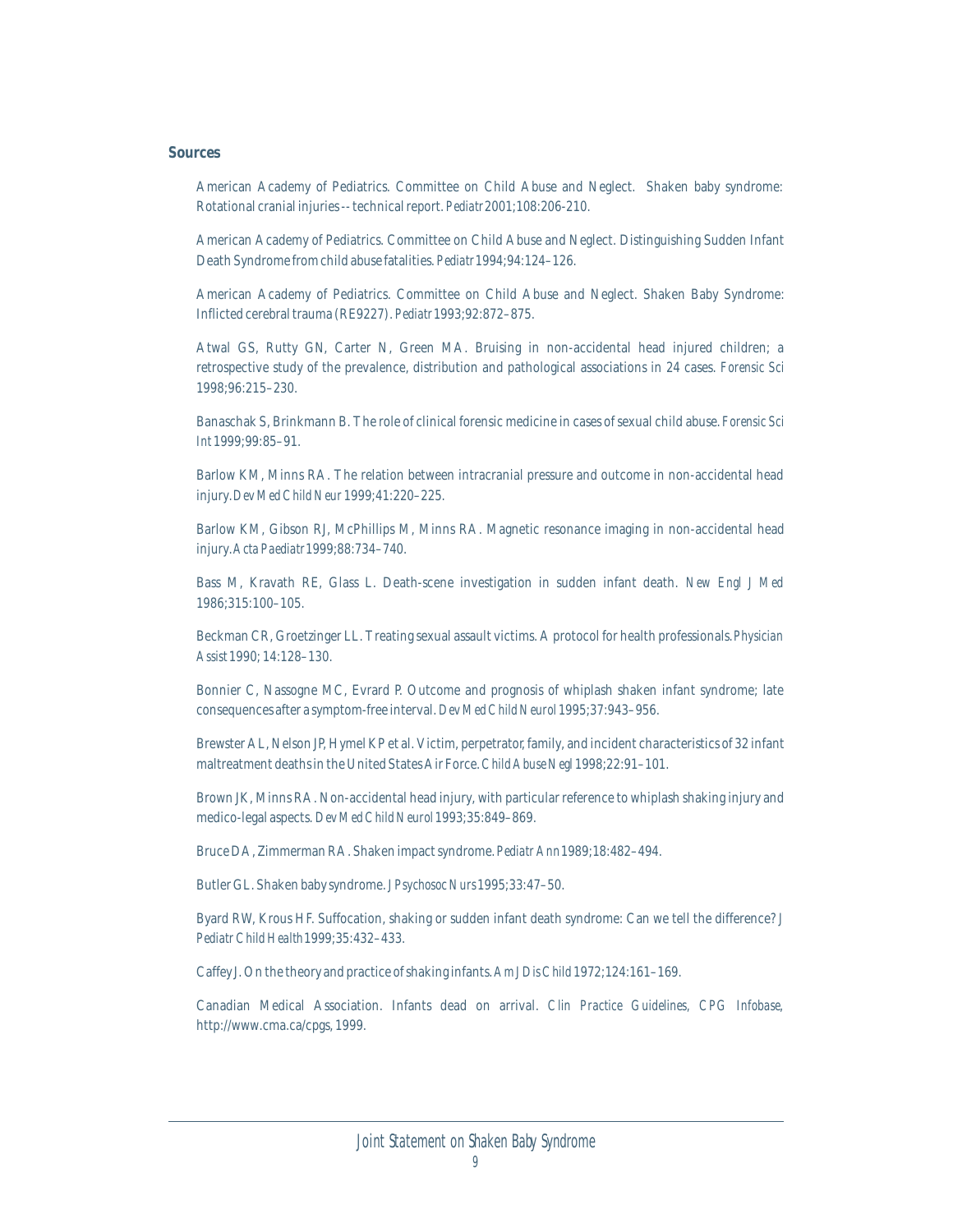Carty H, Ratcliffe J. The shaken infant syndrome: Parents and other carers need to know of its dangers. *Br Med J* 1995;310:344–345.

Chabrol B, Decarie JC, Fortin G. The role of cranial MRI in identifying patients suffering from child abuse and presenting with unexplained neurological findings. *Child Abuse Negl* 1999;23:217–228.

Chabrol B, Fortin G, Bernard-Bonnin AC et al. [Management and prevention of abuse in Quebec: A program of sociolegal paediatrics at the Sainte-Justine Hospital in Montreal]. *Arch Pediatr* 1998;5:1366–1370. [Article in French]

Chadwick DL, Kirschner RH, Reese RM et al. Shaken baby syndrome—A forensic pediatric response. *Pediatr* 1998;101:321–323.

Chiocca EM. Shaken baby syndrome: A nursing perspective. *Pediatr Nurs* 1995;21:33–38.

Collins KA, Nichols CA. A decade of pediatric homicide: A retrospective study at the Medical University of South Carolina. *Am J Forensic Med Pathol* 1999;20:169–172.

Committee on Child Abuse and Neglect, 1993-–1994. Shaken baby syndrome: Inflicted cerebral trauma. *Del Med J* 1997;69:365–370.

Conway EE Jr. Nonaccidental head injury in infants: "the shaken baby syndrome revisited." *Pediatr Ann* 1998;27:677–690.

Coody D, Brown M, Montgomery D et al. Shaken baby syndrome: Identification and prevention for nurse practitioners. *J Pediatr Health Care* 1994;8:50–56.

Crocker D. Innovative models for rural child protection teams. *Child Abuse Negl* 1996;20:205–211.

David TJ. Shaken baby (shaken impact) syndrome: Non-accidental head injury in infancy. *J Royal Soc Med* 1999;92:556–561.

DiScala CM, Sege R, Li G, Reece RM. Child abuse and unintentional injuries: A 10-year retrospective. *Arch Pediatr Adolesc Med* 2000;154:16–22.

D'Lugoff MI, Baker DJ. Case study: Shaken baby syndrome—One disorder with two victims. *Public Health Nurs* 1998;15:243–249.

Driver D. Too many shaken babies in Canada, doc says. *The Medical Post*, September 14, 1999:60.

Duhaime AC, Christian C, Moss E, Seidl T. Long-term outcome in infants with the shaking-impact syndrome. *Pediatr Neurosurg* 1998;24:292–298.

Duhaime AC, Christian CW, Rorke LB, Zimmerman RA. Nonaccidental head injury in infants—The "shaken baby syndrome." *New Engl J Med* 1998;338;1822–1829.

Duhaime AC, Gennarelli TA, Bruce DA et al. The shaken baby syndrome. A clinical, pathological, and biomechanical study. *J Neurosurg* 1987;66:409–415.

Fitzpatrick D. Shaken baby syndrome fatalities in the United States. *National Information, Support and Referral Service on Shaken Baby Syndrome* 1998;Autumn.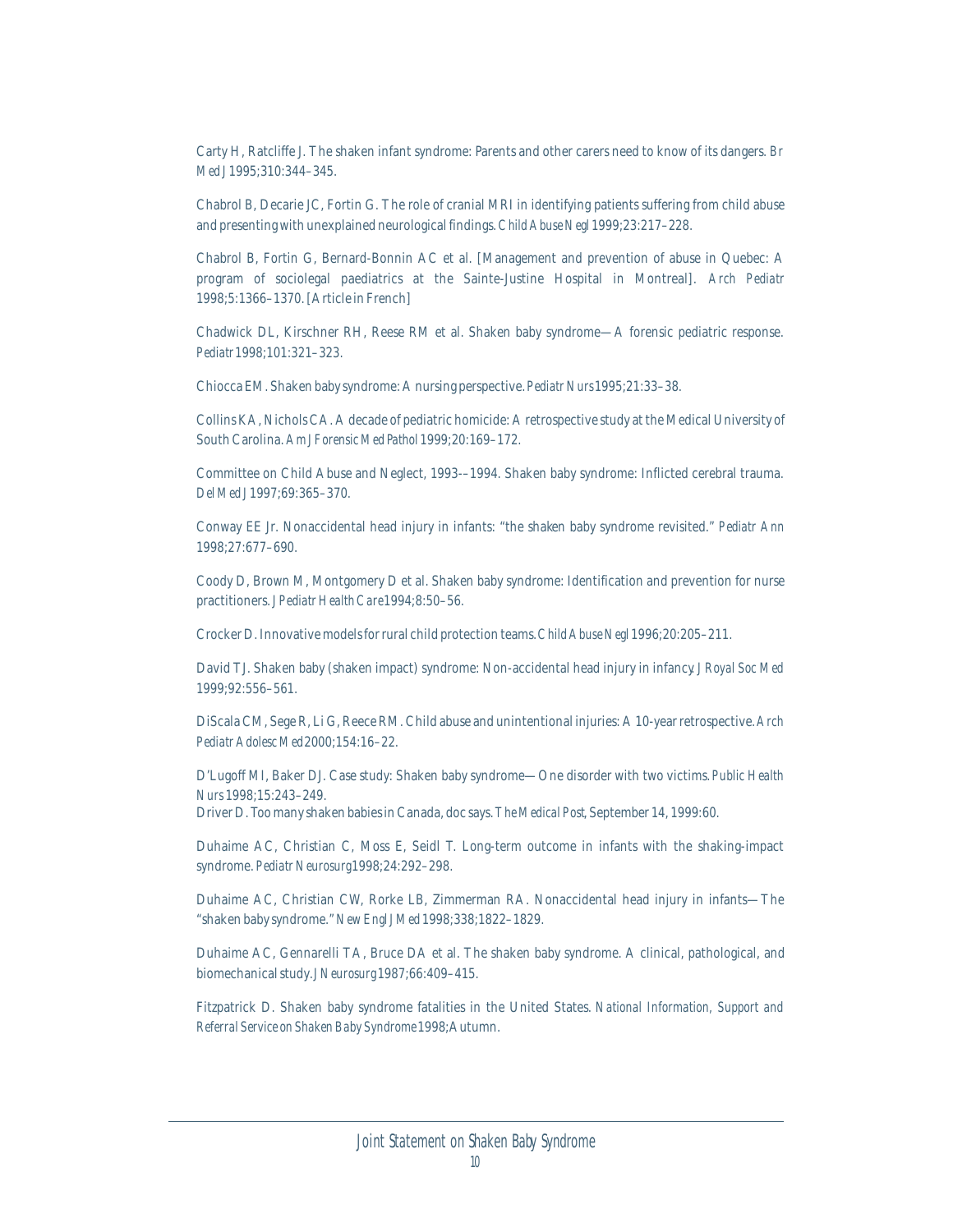Giles EE, Nelson MD. Cerebral complications of nonaccidental head injury in childhood. *Pediatr Neurol* 1998;19:119–128.

Gilliland MG, Folberg R. Shaken babies—Some have no impact injuries. *J Forensic Sci* 1996;41:114–116.

Gilliland MG. Interval duration between injury and severe symptoms in nonaccidental head trauma in infants and young children. *J Forensic Sci* 1998;43:723–725.

Goldstein B, Kelly MM, Bruton D, Cox C. Inflicted versus accidental head injury in critically injured children. *Crit Care Med* 1993;21:1328–1332.

Grey TC. Shaken baby syndrome: Medical controversies and their role in establishing "reasonable doubt." *National Information, Support, and Referral Service on Shaken Baby Syndrome* 1998;Spring:4–5.

Haviland J, Russell RI. Outcome after severe non-accidental head injury. *Arch Dis Child* 1997;77:504–507.

Health Risk Resources International, Newcastle-upon-Tyne. Best practice guidelines. *Br J Nurs* 1999;8:293–294.

Herman-Giddens ME, Brown G, Verviest S et al. Underascertainment of child abuse mortality in the United States. *JAMA* 1999;282(5):463–467.

Hochstadt NJ, Harwicke NJ. How effective is the multidisciplinary approach? A follow-up study. *Child Abuse Negl* 1985;9:365–372.

Holloway M, Bye AM, Moran AK. Non-accidental head injury in children. *Med J Aust* 1994;160:786–789.

Jayawant S, Rawlinson A, Gibbon F et al. Subdural haemorrhages in infants: Population based study. *Br Med J* 1998;317(7172):1558–1561.

Jenny C, Hymel KP, Ritzen A, Reinert SE, Hay TC. Analysis of missed cases of abusive head trauma. *JAMA* 1999;28:621–626.

King J, MacKay M. A 10-year retrospective review of shaken baby syndrome in Canada. *Pediatr Res*  2000;47:202A.

Kivlin JD. A 12-year ophthalmologic experience with the shaken baby syndrome at a regional children's hospital. *Tr Am Ophth Soc* 1999;XCVII:545–581.

Kovitz KE, Dougan P, Riese R, Brummitt JR. Multidisciplinary team functioning. *Child Abuse Negl* 1984;8:353–360.

Krous HF, RW Byard. Shaken infant syndrome: Selected controversies. *Pediatr Dev Pathol* 1999;2:497–498.

Lancon JA, Haines DE, Parent AD. Anatomy of the shaken baby syndrome. *Anat Rec* 1998;253:13–18. Lazoritz S, Baldwin S, Kini N. The Whiplash Shaken Infant Syndrome: Has Caffey's syndrome changed or have we changed his syndrome? *Child Abuse Negl* 1997;21:1009–1014.

Leventhal JM. The challenges of recognizing child abuse: Seeing is believing. *JAMA* 1999;281:657–659.

Levin AV. Retinal haemorrhages and child abuse. Chapter 10 (pp. 151–219) in *Recent Advances in Paediatrics*. Edinburgh: Churchill Livingstone. 2000.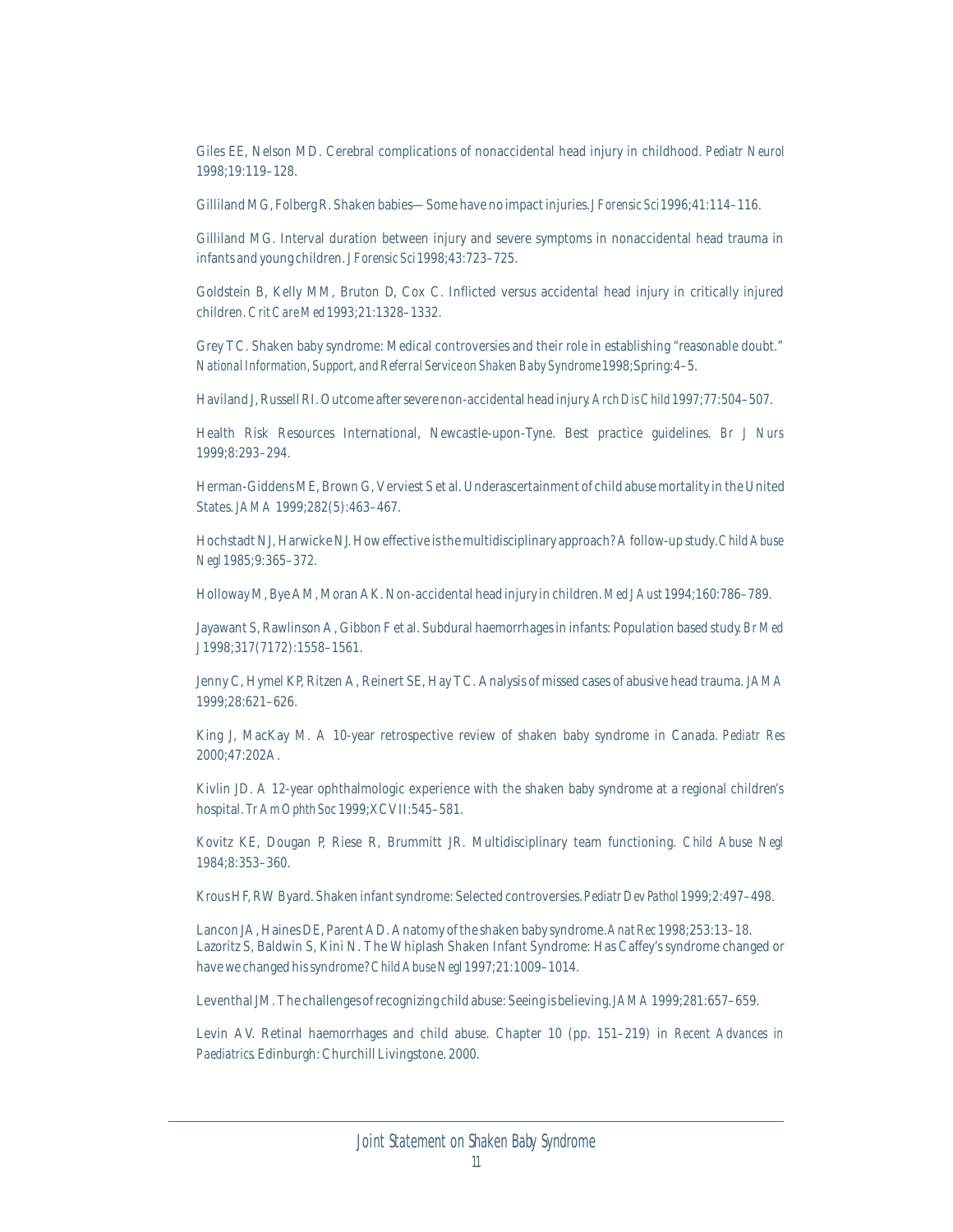Ludwig S. A multidisciplinary approach to child abuse. *Nurs Clin North Am* 1981; 16:161–165.

Luerssen TG, Bruce DA, Humphreys RP. Position statement on identifying the infant with nonaccidental central nervous system injury (the whiplash-shake syndrome). The American Society of Pediatric Neurosurgeons. *Pediatr Neurosurg* 1993;19;170.

MacMillan HL. Child abuse: A community problem. *Can Med Assoc J* 1998;158:1301-1302.

Massagli TL, Michaud LJ, Rivara FP. Association between injury indices and outcome after severe traumatic brain injury in children. *Arch Phys Med Rehabil* 1996;77:125–132.

Mills M. Funduscopic lesions associated with mortality in shaken baby syndrome. *J AAPOS* 1998;2:67–71.

Morton R, Benton S, Bower E et al. [Letter] Multidisciplinary appraisal of the British Institute for Brain Injured Children, Somerset, UK. *Dev Med Child Neurol* 1999;41:211–212.

Nashelsky MB, Dix JD. The time interval between lethal infant shaking and onset of symptoms. A review of the shaken baby syndrome literature. *Am J Forensic Med Pathol* 1995;16:154–157.

Olds DL et al. Long-term effects of home visitation on maternal life course and child abuse and neglect: Fifteen-year follow-up of a randomized trial. *JAMA* 1997;278:637–643.

Olds DL et al. Prenatal and infancy home visitation by nurses: Recent findings. *The Future of Children* 1999;9:44–65.

Onyskiw JE, Harrison MJ, Spady D, McConnan L. Formative evaluation of a collaborative communitybased child abuse prevention project. *Child Abuse Negl* 1999;23:1069–1081.

Parrish R. The proof is in the details: Investigation and prosecution of shaken baby cases. *National Information, Support and Referral Service on Shaken Baby Syndrome* 1998;Winter:4–5.

Plunkett J. Shaken baby syndrome and the death of Matthew Eappen: A forensic pathologist's response. *Am J Forensic Med Pathol* 1999;20:17–21.

Reese RM, Kirschner RH. Shaken baby syndrome/shaken impact syndrome. *National Information, Support and Referral Service on Shaken Baby Syndrome* 1998;Summer:4–5.

Sadler DW. The value of a thorough protocol in the investigation of sudden infant deaths. *J Clin Pathol* 1998;51:689–694.

Sanders R, Jackson S, Thomas N. The balance of prevention, investigation, and treatment in the management of child protection services. *Child Abuse Negl* 1996;20:899–906.

Shannon P, Smith CR, Deck J et al. Axonal injury and the neuropathology of shaken baby syndrome. *Acta Neuropathol* 1998;95:625–631.

Showers J. "Don't shake the baby": The effectiveness of a prevention program. *Child Abuse Negl* 1992;16:11–18.

Showers J. Behaviour management cards as a method of anticipatory guidance for parents. *Child Care, Health and Development* 1989;15:401–415.